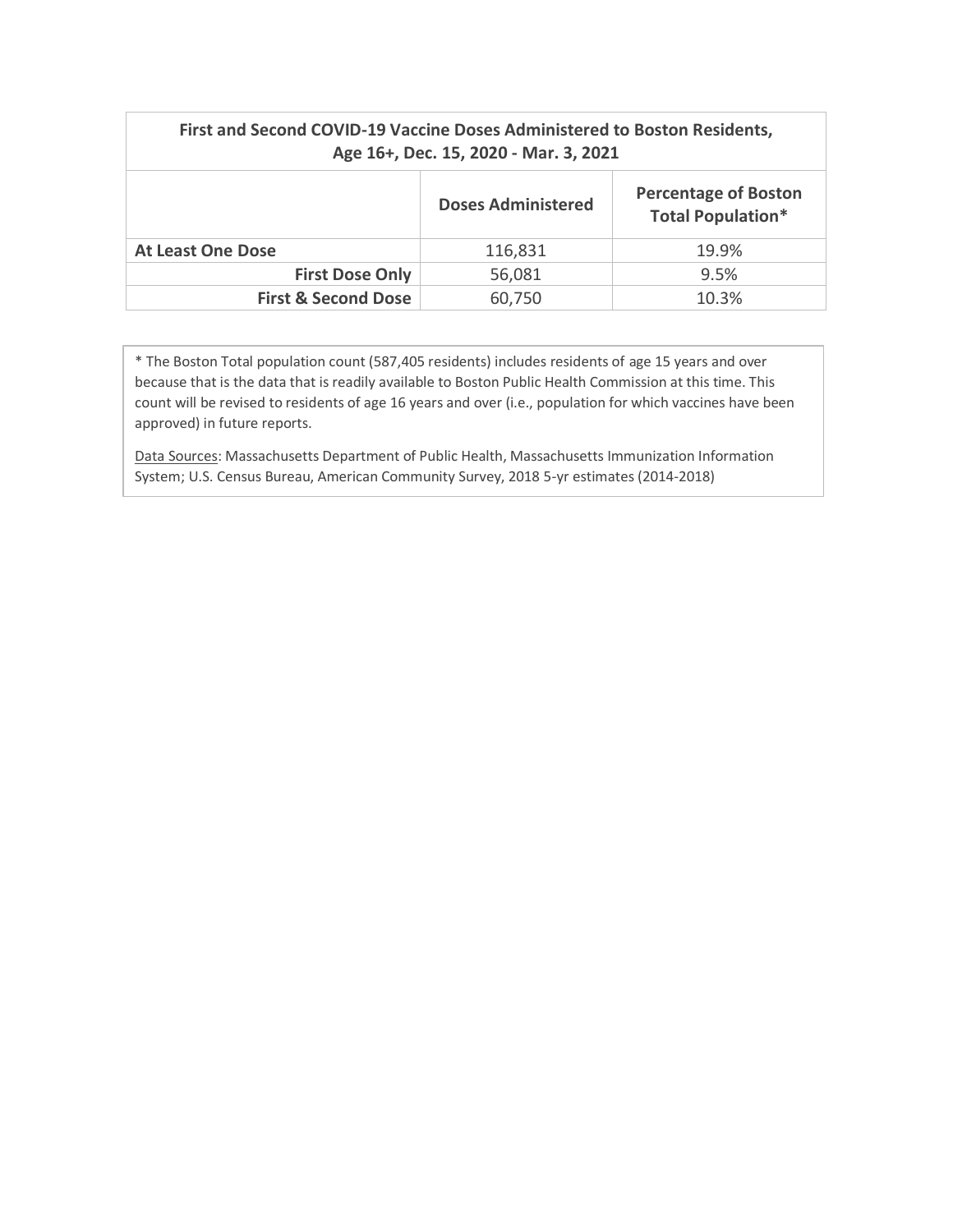

\* Total N varies based on suppression of counts of first doses (N<30) for how data are tabulated for each variable. The best estimate for total first doses of COVID-19 vaccine administered between Dec. 15, 2020 and Mar. 3, 2021 is 116,831 doses, which has been provided by Massachusetts Department of Public Health. Week ending Dec. 19 only includes 5 days of data (Dec. 15 to Dec. 19). Data from Feb. 28-Mar. 3 are not included in this chart due to incomplete data for the whole week.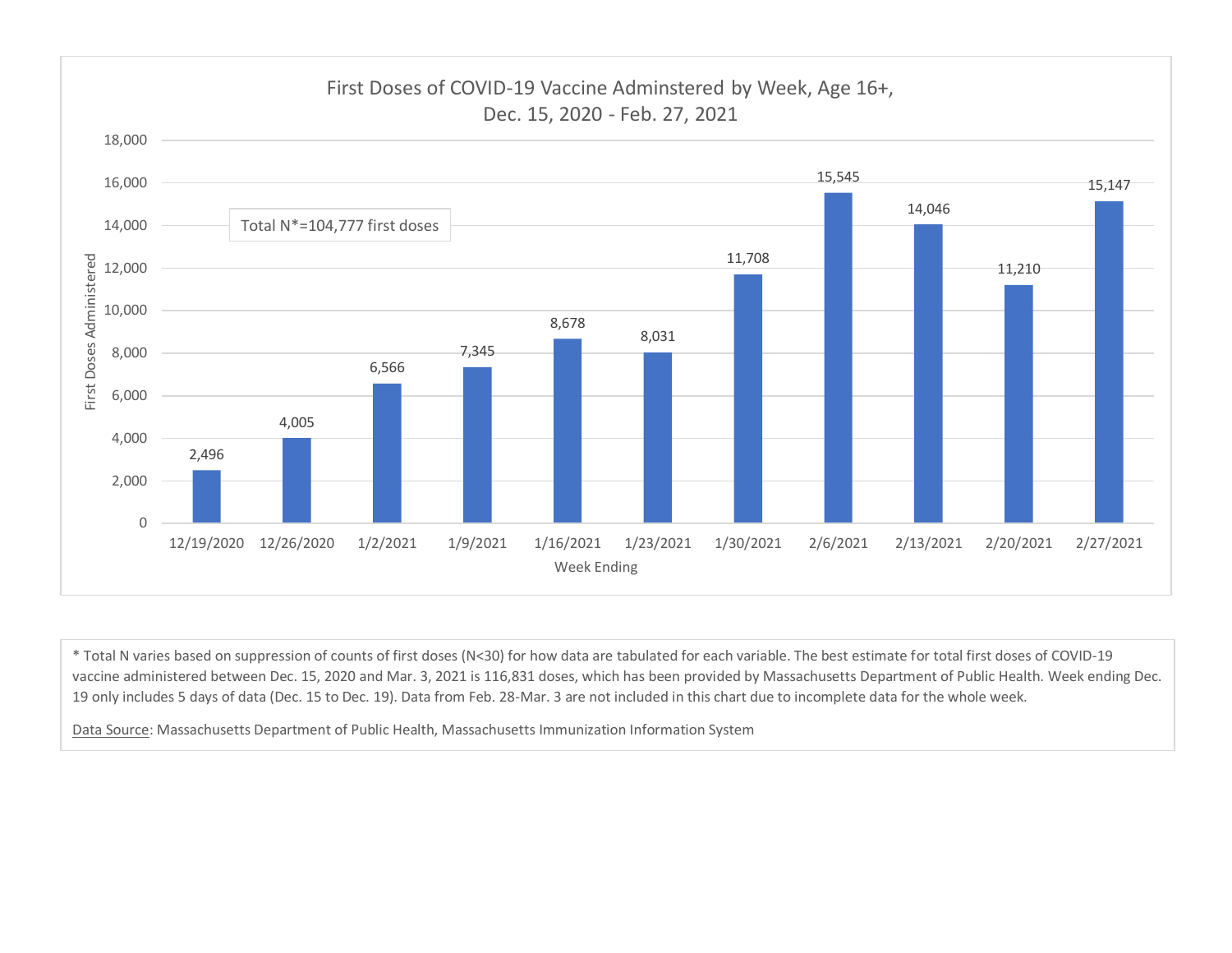

\* Total N varies based on suppression of counts of first doses (N<30) for how data are tabulated for each variable. The best estimate for total first doses of COVID-19 vaccine administered between Dec. 15, 2020 and Mar. 3, 2021 is 116,831 doses, which has been provided by Massachusetts Department of Public Health.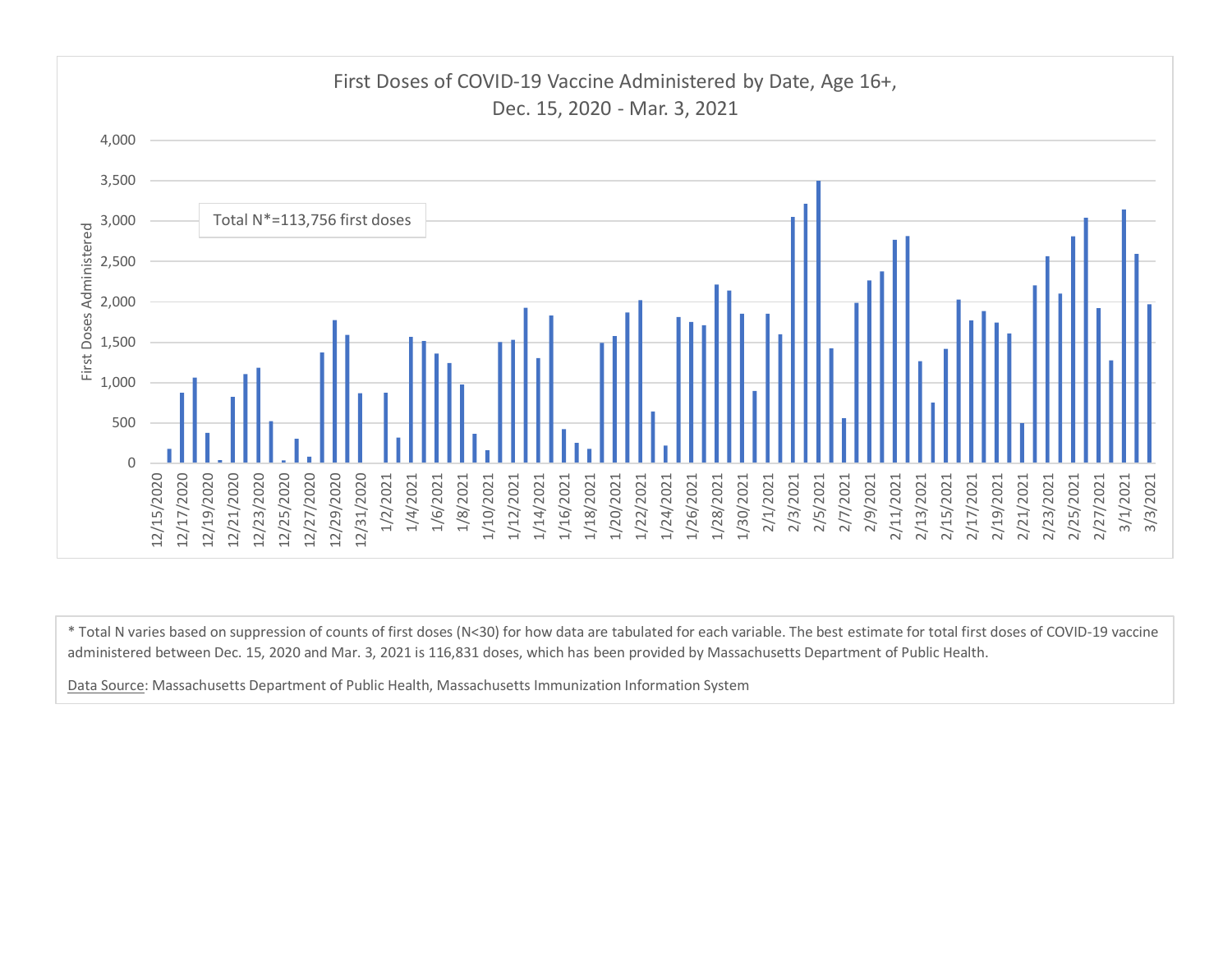

\* Total N varies based on suppression of counts of second doses (N<30) for how data are tabulated for each variable. The best estimate for total second doses of COVID-19 vaccine administered between Jan. 6 and Mar. 3, 2021 is 60,750 doses, which has been provided by Massachusetts Department of Public Health. Week ending Jan. 9 only includes 4 days of data (Jan. 6 to Jan. 9). Data for Feb. 28-Mar. 3 are not included in this chart due to incomplete data for the whole week.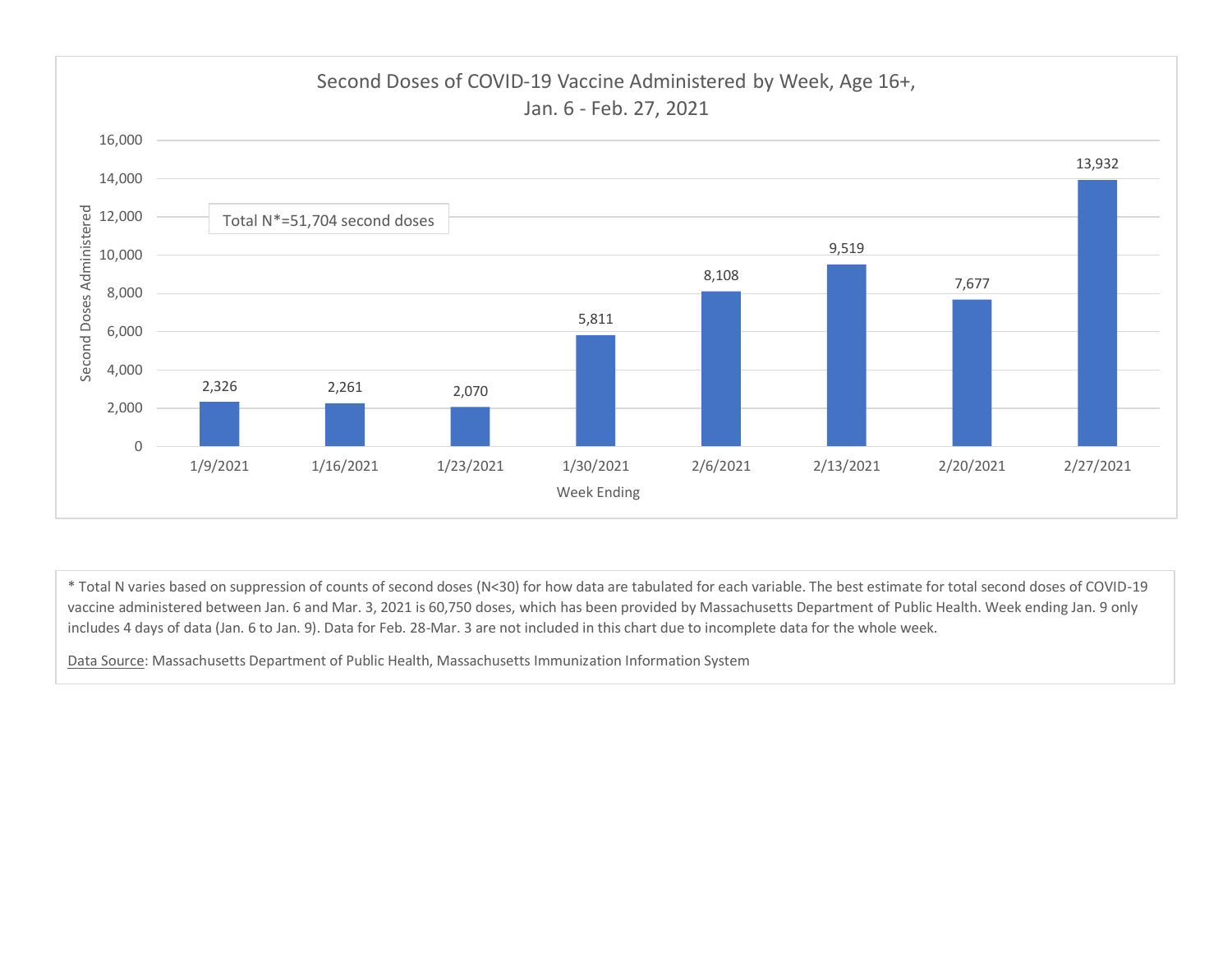

\* Total N varies based on suppression of counts of second doses (N<30) for how data are tabulated for each variable. The best estimate for total second doses of COVID-19 vaccine administered between Jan. 6 and Mar. 3, 2021 is 60,750 doses, which has been provided by Massachusetts Department of Public Health.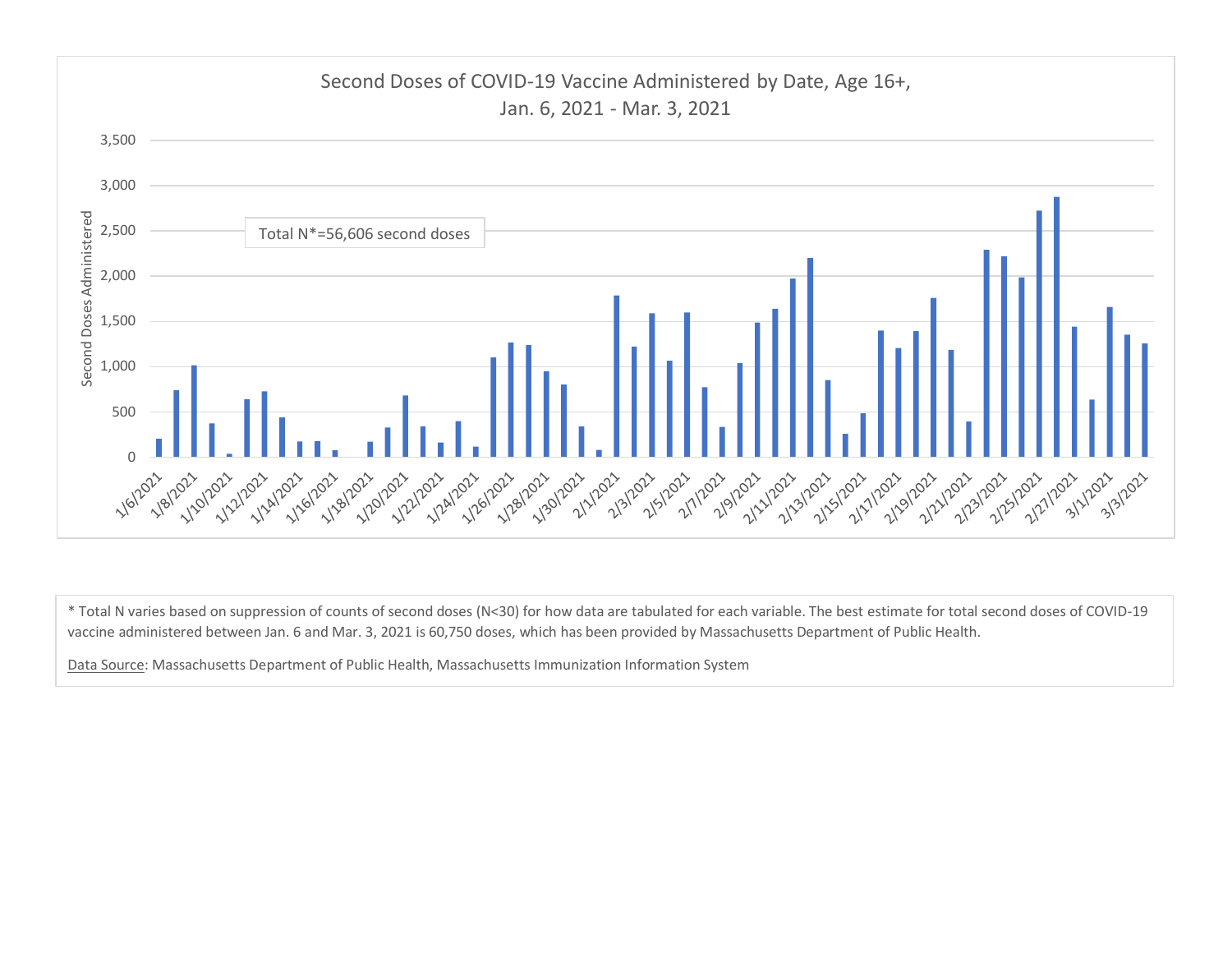

\* Total N varies based on suppression of counts of first doses (N<30) for how data are tabulated for each variable. The best estimate for total first doses of COVID-19 vaccine administered between Dec. 15, 2020 and Mar. 3, 2021 is 116,831 doses, which has been provided by Massachusetts Department of Public Health. Data for American Indian/Alaska Native and Native Hawaiian/Pacific Islander residents are not included in this chart due to substantial suppression of counts.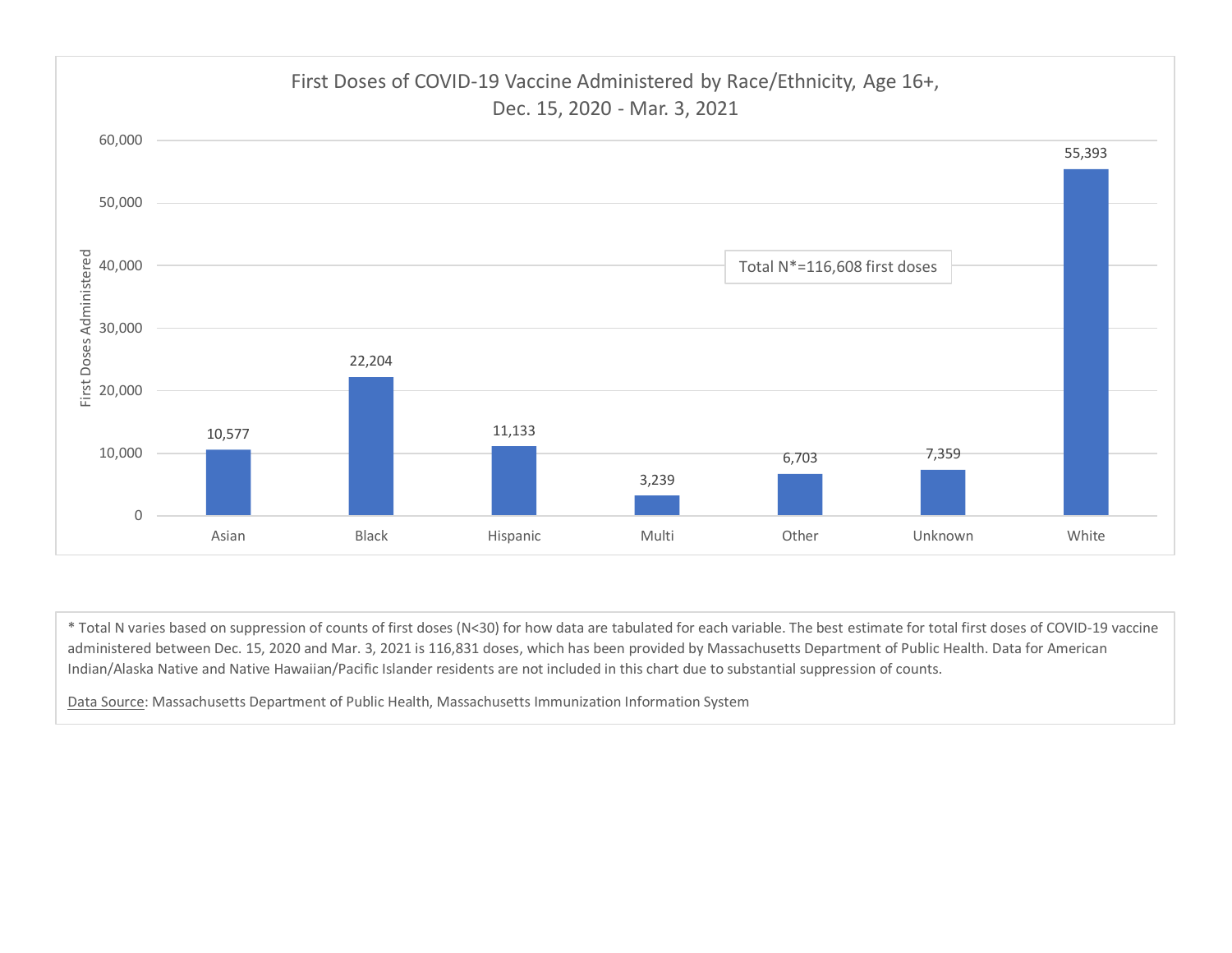

\* Total N varies based on suppression of counts of first doses (N<30) for how data are tabulated for each variable. The best estimate for total first doses of COVID-19 vaccine administered between Dec. 15, 2020 and Mar. 3, 2021 is 116,831 doses, which has been provided by Massachusetts Department of Public Health. Data for American Indian/Alaska Native and Native Hawaiian/Pacific Islander residents are not included in this chart due to substantial suppression of counts. Data for residents who identify as Multiracial, Other, or Unknown are not included in this chart due to lack of comparable population data.

Boston rate = 19,889.3 first doses administered per 100,000 residents. Boston rate is based on 116,831 first doses administered and Boston total population count of 587,405 residents.

COVID-19 vaccines have been approved for people age 16 years and over. Population counts used to calculate population-based rates include residents age 15 years and over because that is the data that is readily available to Boston Public Health Commission at this time. These population counts will be revised to match the population for which vaccines have been approved (i.e., age 16 years and over) in future reports.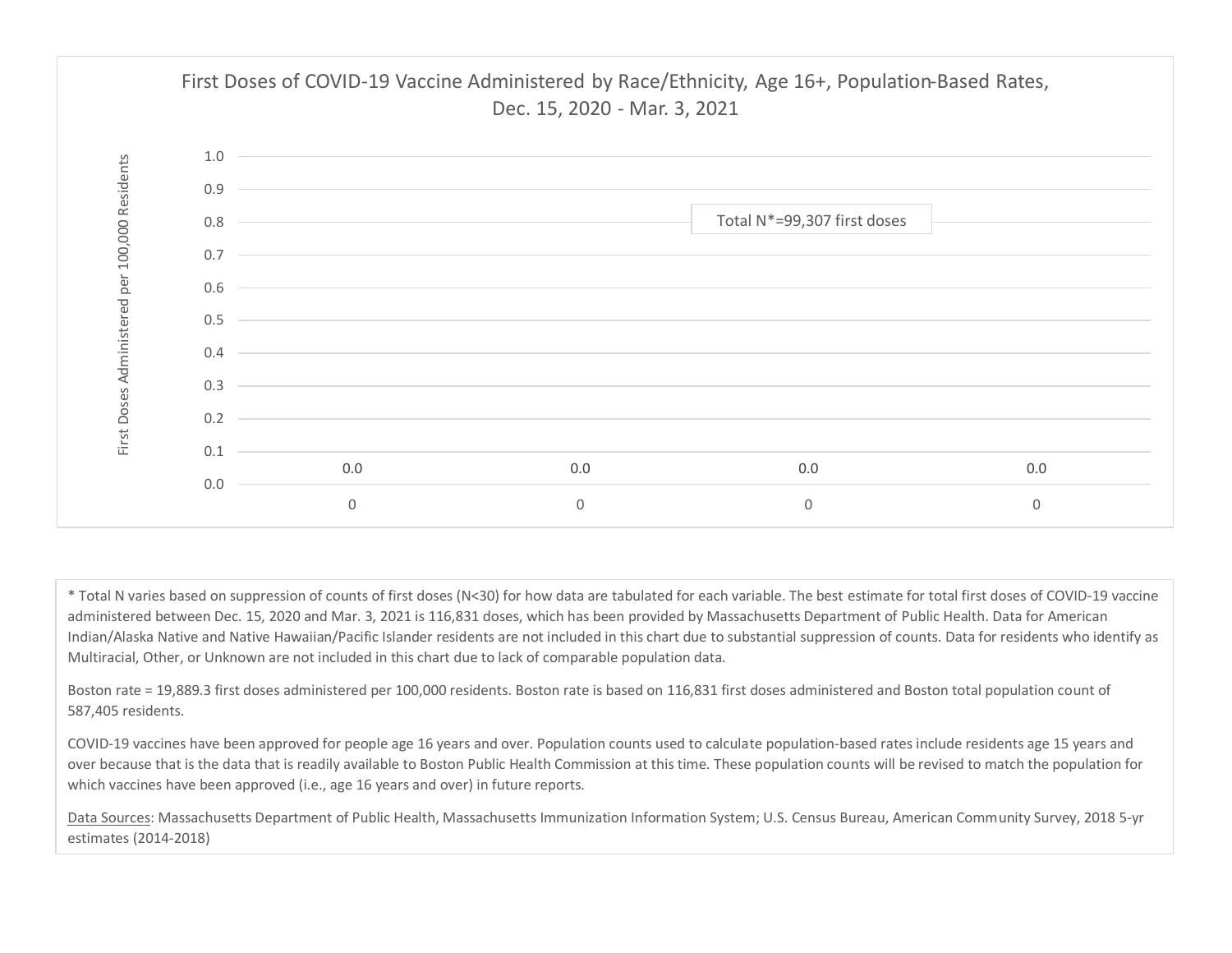

\* Total N varies based on suppression of counts of first doses (N<30) for how data are tabulated for each variable. The best estimate for total second doses of COVID-19 vaccine administered between Jan. 6 and Mar. 3, 2021 is 60,750 doses, which has been provided by Massachusetts Department of Public Health. Data for American Indian/Alaska Native and Native Hawaiian/Pacific Islander residents are not included in this chart due to substantial suppression of counts.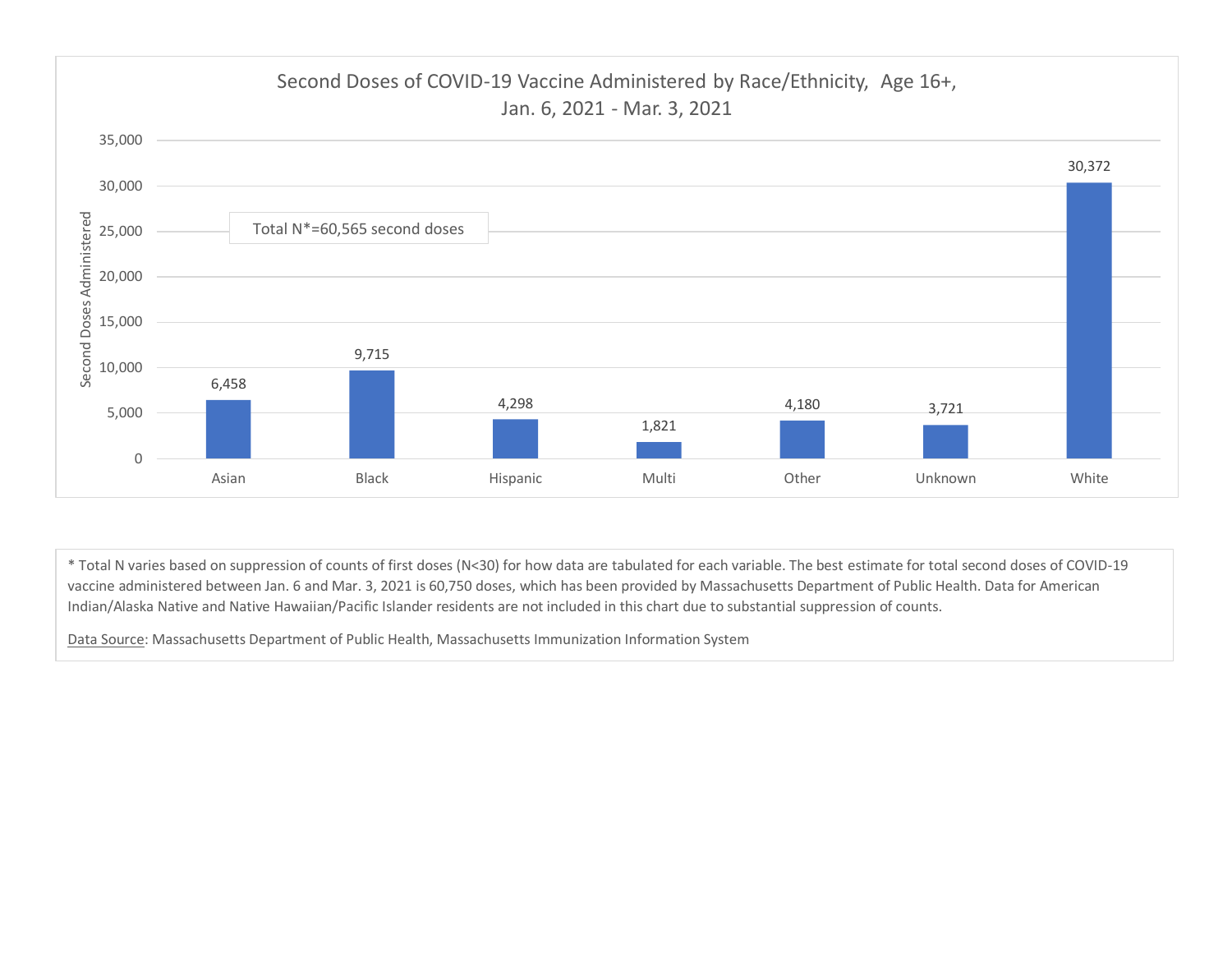

\* Total N varies based on suppression of counts of second doses (N<30) for how data are tabulated for each variable. The best estimate for total second doses of COVID-19 vaccine administered between Jan. 6 and Mar. 3, 2021 is 60,750 doses, which has been provided by Massachusetts Department of Public Health. Data for American Indian/Alaska Native and Native Hawaiian/Pacific Islander residents are not included in this chart due to substantial suppression of counts. Data for residents who identify as Multiracial, Other, or Unknown are not included in this chart due to lack of comparable population data.

Boston rate = 10,342.1 second doses administered per 100,000 residents. Boston rate is based on 60,750 second doses administered and Boston total population count of 587,405 residents.

COVID-19 vaccines have been approved for people age 16 years and over. Population counts used to calculate population-based rates include residents age 15 years and over because that is the data that is readily available to Boston Public Health Commission at this time. These population counts will be revised to match the population for which vaccines have been approved (i.e., age 16 years and over) in future reports.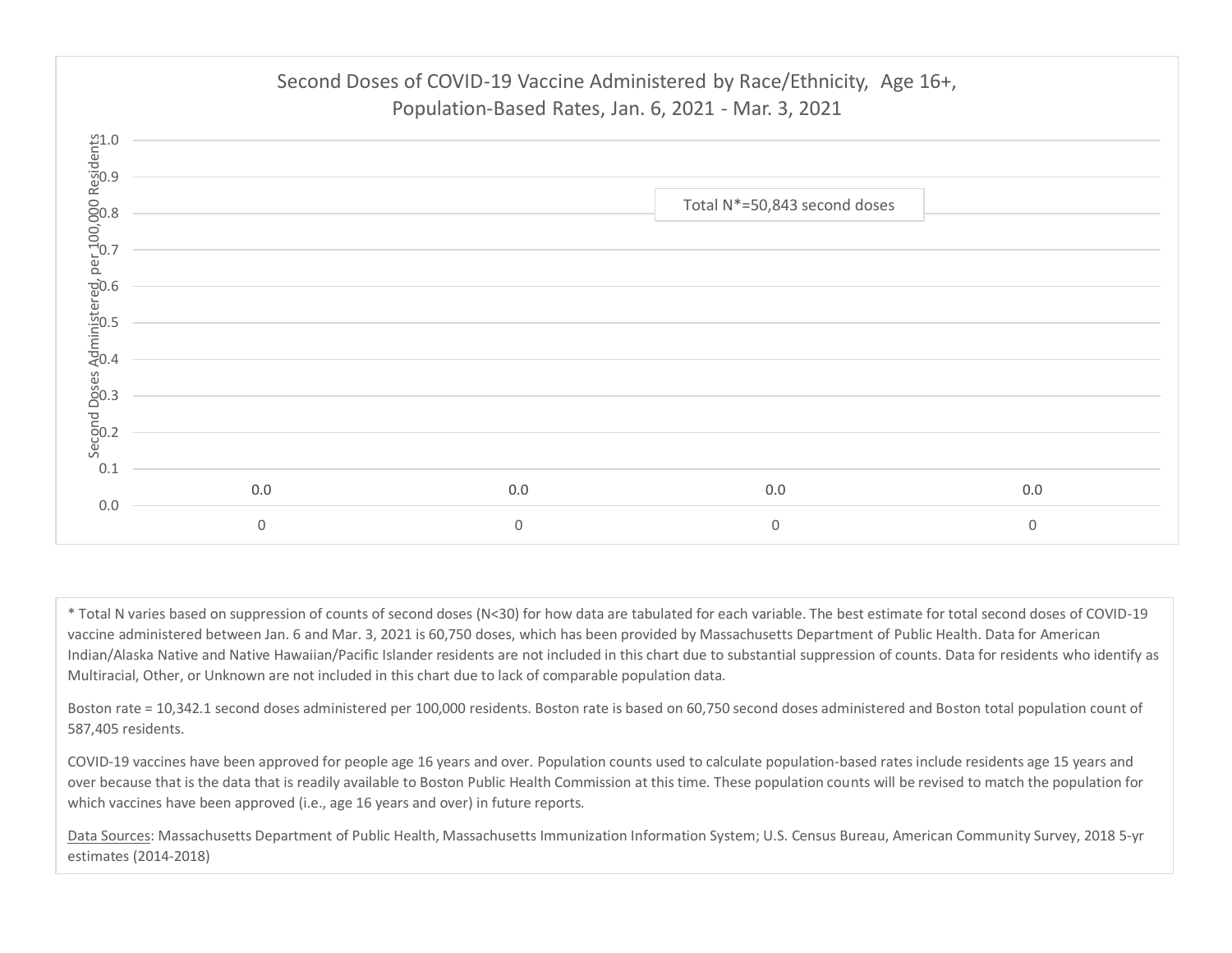

\* Total N varies based on suppression of counts of first doses (N<30) for how data are tabulated for each variable. The best estimate for total first doses of COVID-19 vaccine administered between Dec. 15, 2020 and Mar. 3, 2021 is 116,831 doses, which has been provided by Massachusetts Department of Public Health. Age group "0-19 Years" is not included in this chart due to substantial suppression of counts.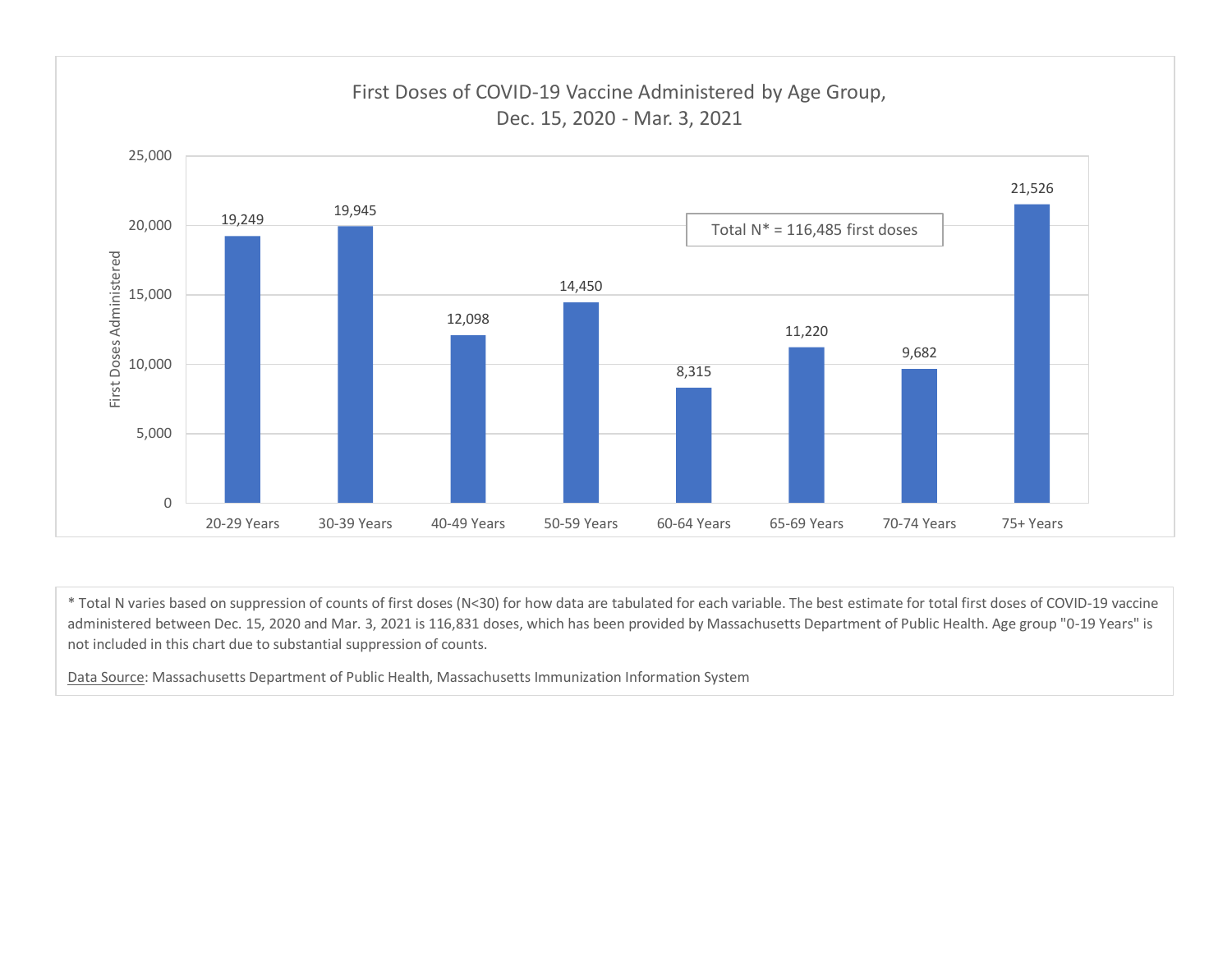

\* Total N varies based on suppression of counts of first doses (N<30) for how data are tabulated for each variable. The best estimate for total first doses of COVID-19 vaccine administered between Dec. 15, 2020 and Mar. 3, 2021 is 116,831 doses, which has been provided by Massachusetts Department of Public Health. Age group "0-19 Years" is not included in this chart due to substantial suppression of counts.

Boston rate = 19,889.3 first doses administered per 100,000 residents. Boston rate is based on 116,831 first doses administered and Boston total population count of 587,405 residents.

COVID-19 vaccines have been approved for people age 16 years and over. Population counts used to calculate population-based rates include residents age 15 years and over because that is the data that is readily available to Boston Public Health Commission at this time. These population counts will be revised to match the population for which vaccines have been approved (i.e., age 16 years and over) in future reports.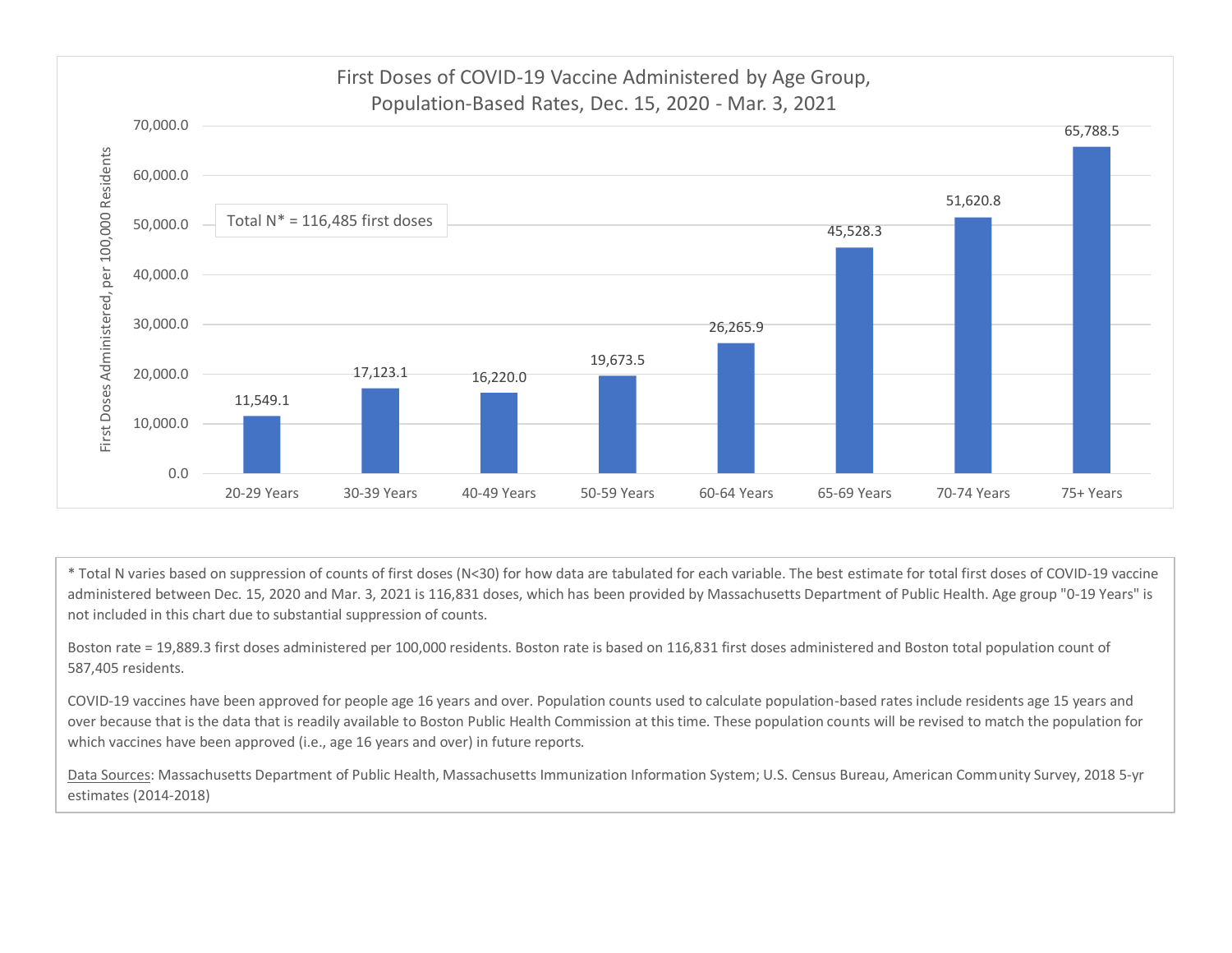

\* Total N varies based on suppression of counts of second doses (N<30) for how data are tabulated for each variable. The best estimate for total second doses of COVID-19 vaccine administered between Jan. 6 and Mar. 3, 2021 is 60,750 doses, which has been provided by Massachusetts Department of Public Health. Age group "0-19 Years" is not included in this chart due to substantial suppression of counts.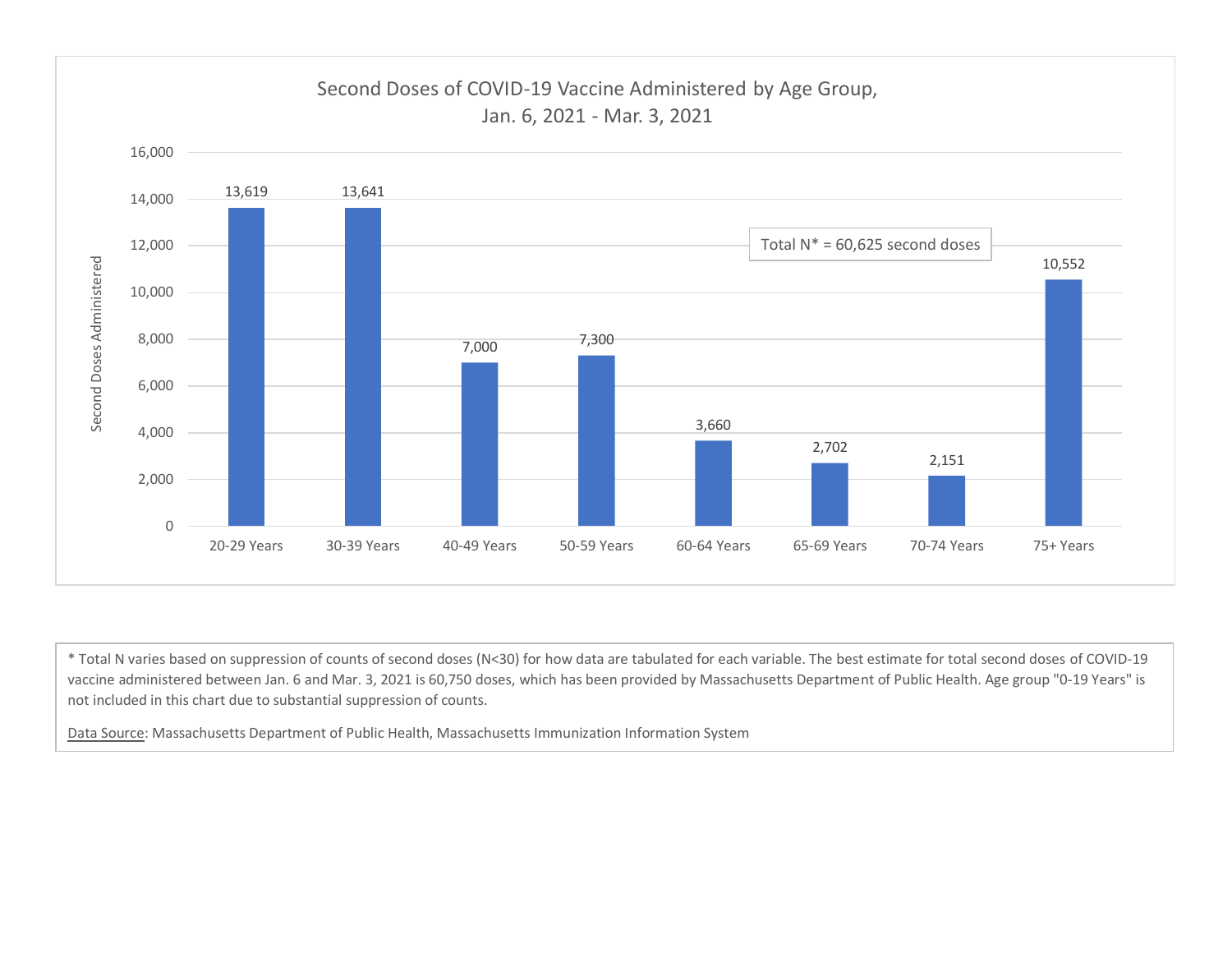

\* Total N varies based on suppression of counts of second doses (N<30) for how data are tabulated for each variable. The best estimate for total second doses of COVID-19 vaccine administered between Jan. 6 and Mar. 3, 2021 is 60,750 doses, which has been provided by Massachusetts Department of Public Health. Age group "0-19 Years" is not included in this chart due to substantial suppression of counts.

Boston rate = 10,342.1 second doses administered per 100,000 residents. Boston rate is based on 60,750 second doses administered and Boston total population count of 587,405 residents.

COVID-19 vaccines have been approved for people age 16 years and over. Population counts used to calculate population-based rates include residents age 15 years and over because that is the data that is readily available to Boston Public Health Commission at this time. These population counts will be revised to match the population for which vaccines have been approved (i.e., age 16 years and over) in future reports.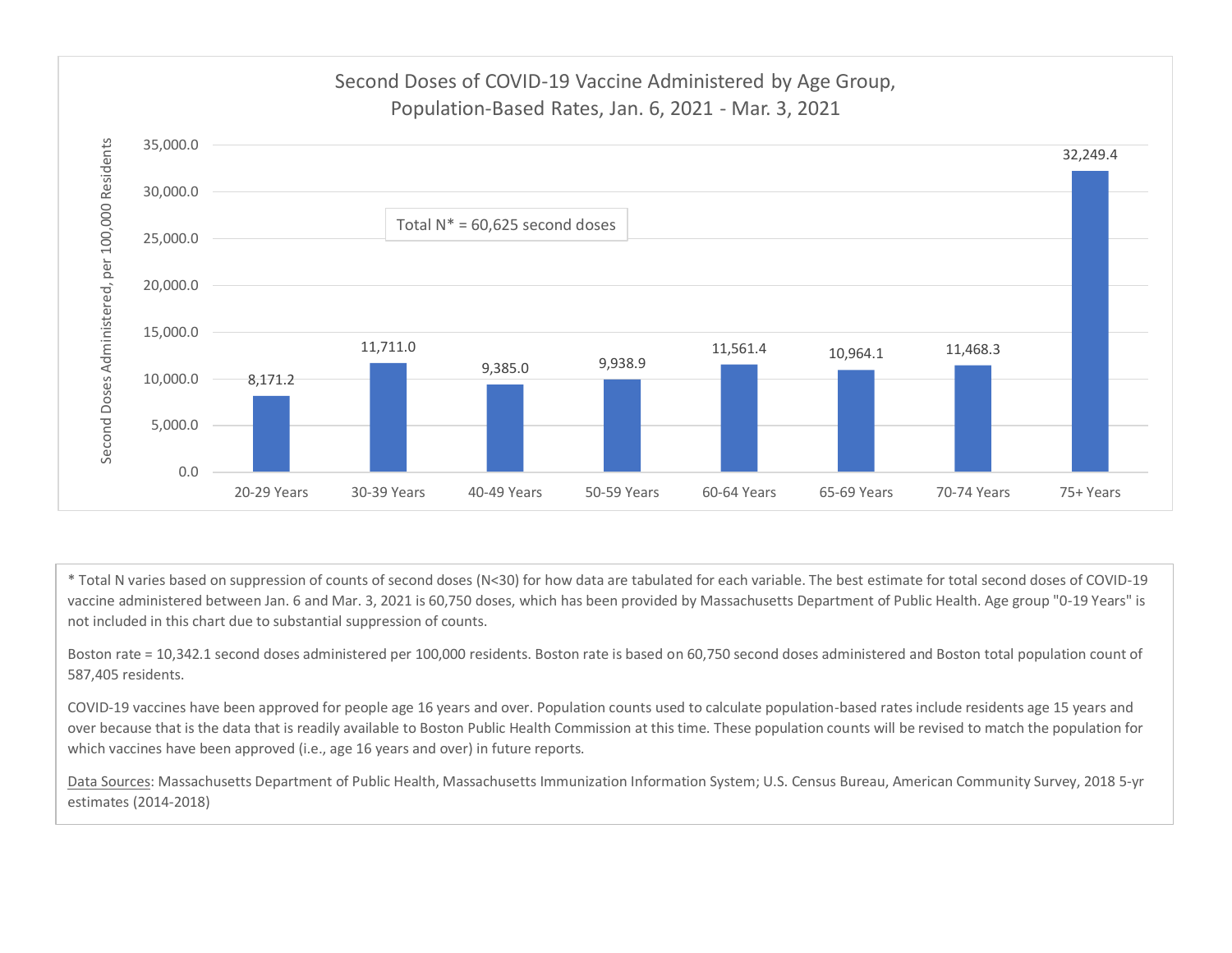

\* Total N varies based on suppression of counts of first doses (N<30) for how data are tabulated for each variable. The best estimate for total first doses of COVID-19 vaccine administered between Dec. 15, 2020 and Mar. 3, 2021 is 116,831 doses, which has been provided by Massachusetts Department of Public Health.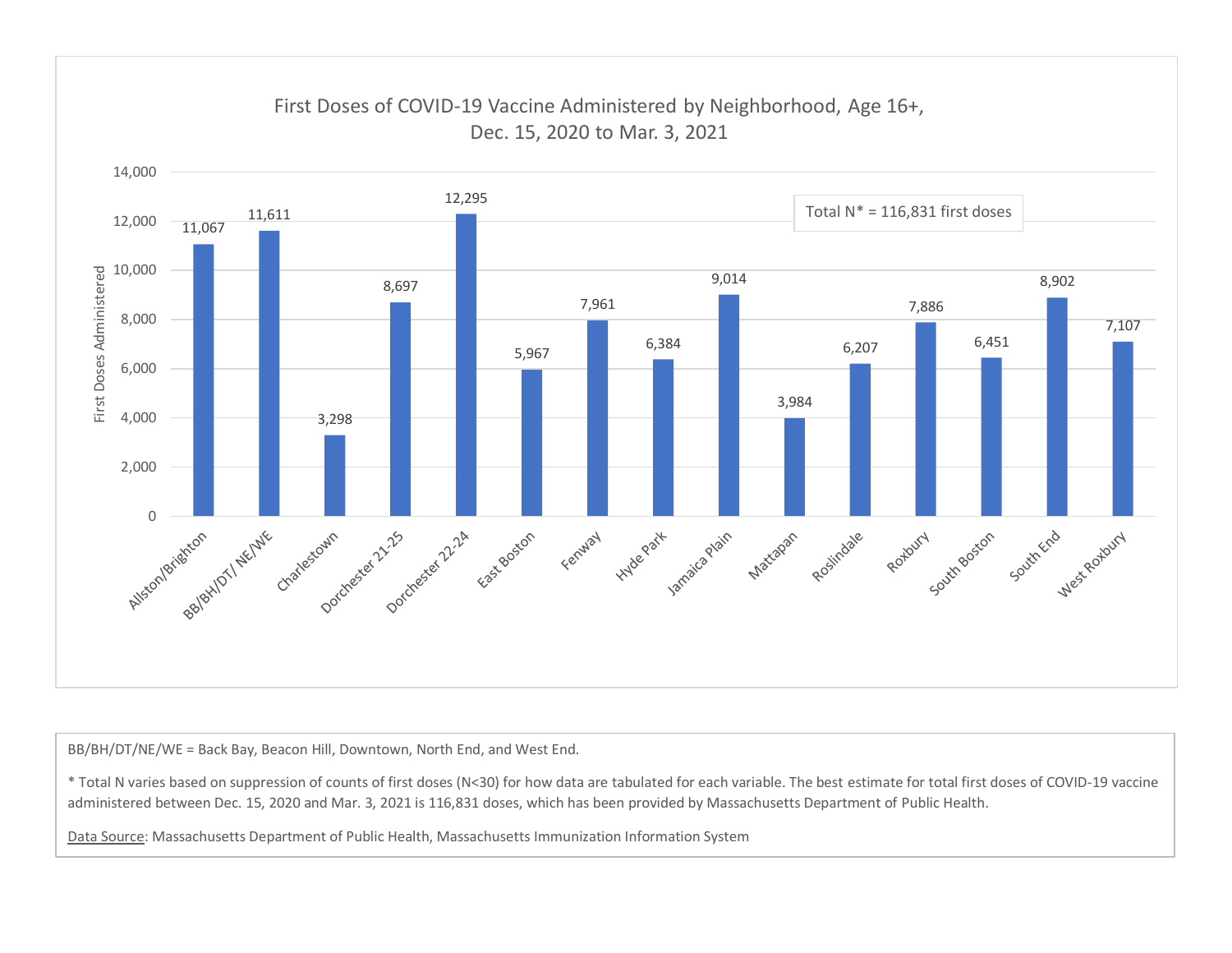

\* Total N varies based on suppression of counts of first doses (N<30) for how data are tabulated for each variable. The best estimate for total first doses of COVID-19 vaccine administered between Dec. 15, 2020 and Mar. 3, 2021 is 116,831 doses, which has been provided by Massachusetts Department of Public Health.

Boston rate = 19,889.3 first doses administered per 100,000 residents. Boston rate is based on 116,831 first doses administered and Boston total population count of 587,405 residents.

COVID-19 vaccines have been approved for people age 16 years and over. Population counts used to calculate population-based rates include residents age 15 years and over because that is the data that is readily available to Boston Public Health Commission at this time. These population counts will be revised to match the population for which vaccines have been approved (i.e., age 16 years and over) in future reports.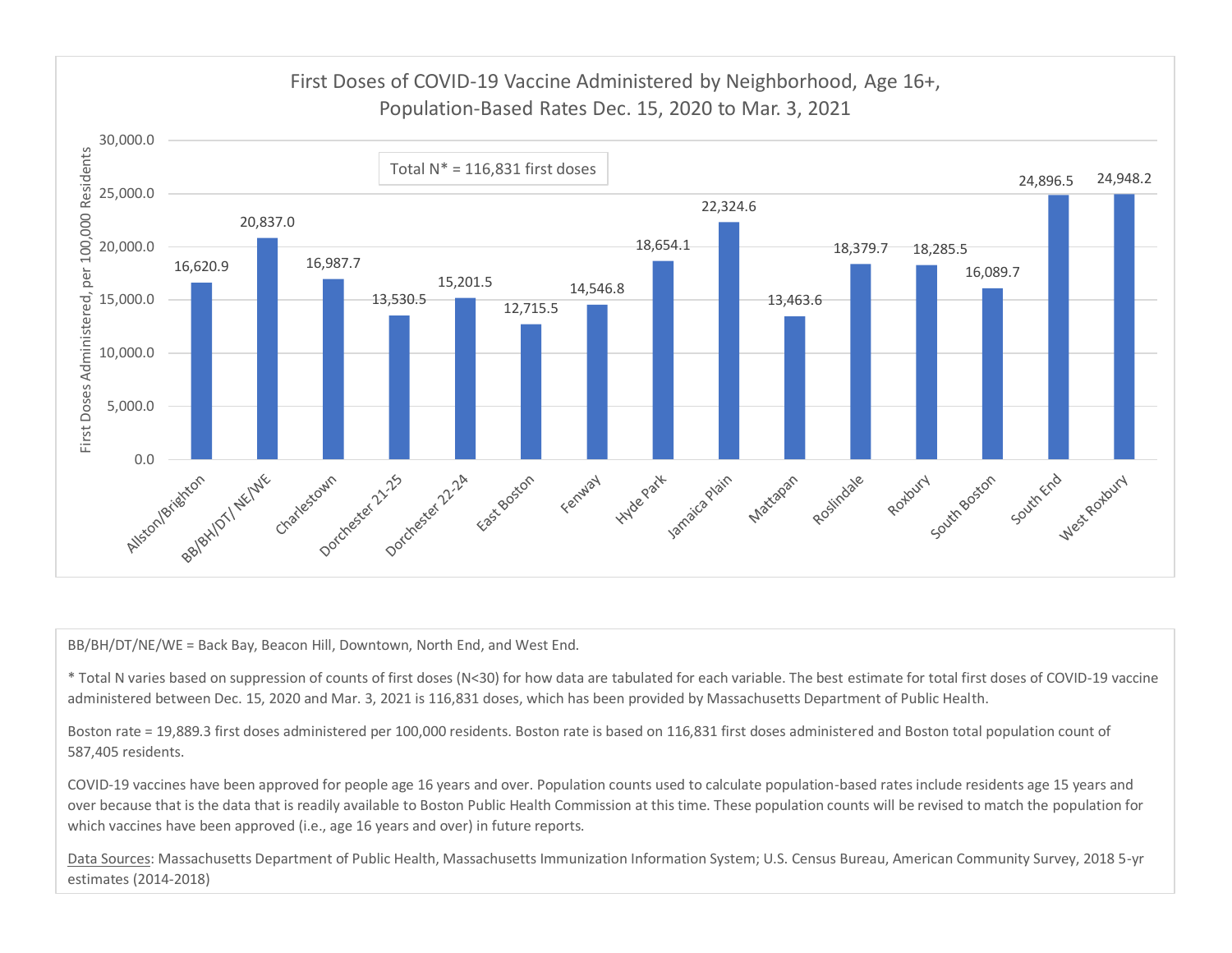

\* Total N varies based on suppression of counts of second doses (N<30) for how data are tabulated for each variable. The best estimate for total second doses of COVID-19 vaccine administered between Jan. 6 and Mar. 3, 2021 is 60,750 doses, which has been provided by Massachusetts Department of Public Health.